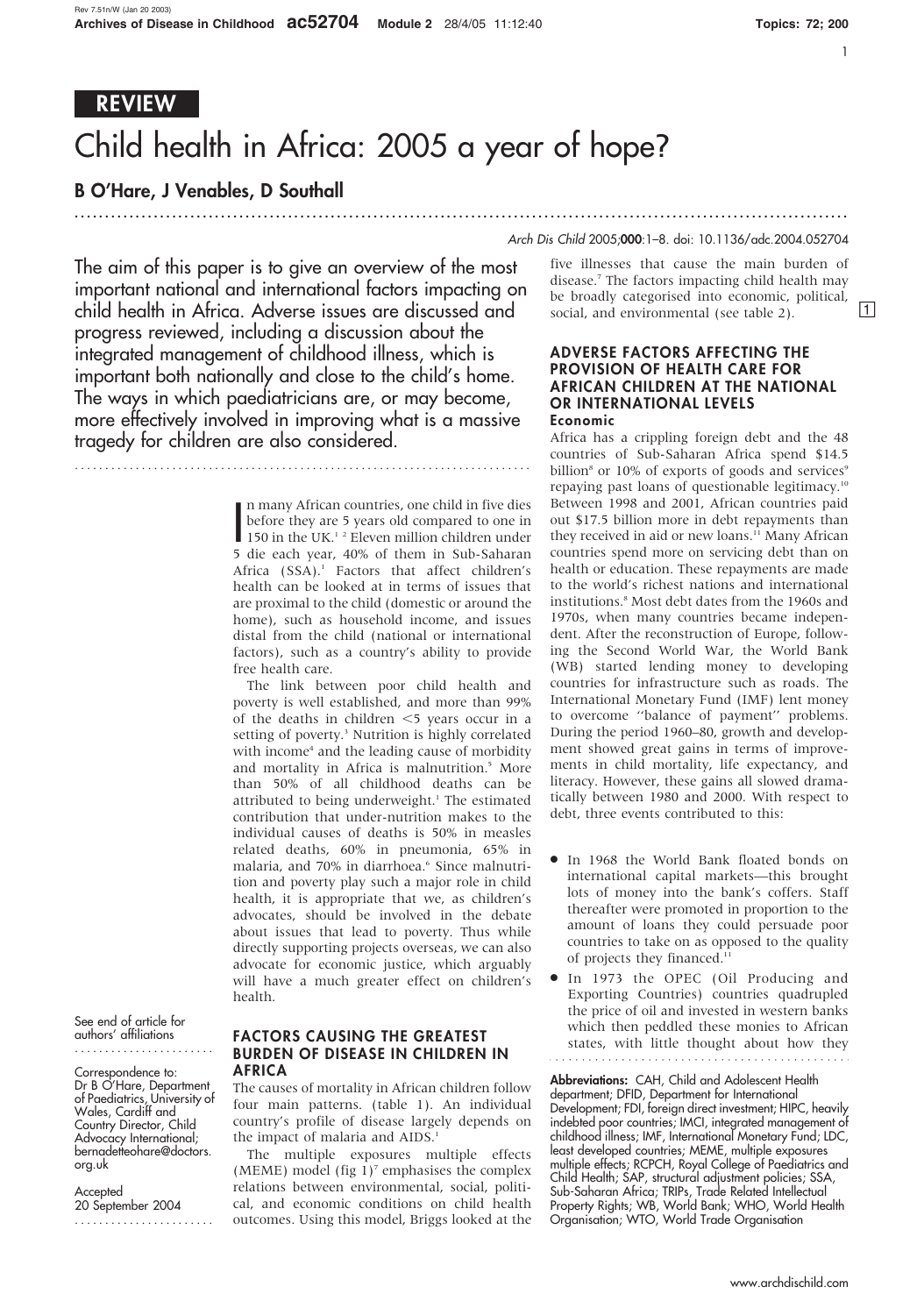| Main causes of death                              |         |            |              |                      |
|---------------------------------------------------|---------|------------|--------------|----------------------|
| in children $<$ 5 years Horn of AfricaEastern SSA |         |            | Southern SSA | West and central SSA |
| Neonatal disorders                                | 34%     | $28 - 30%$ | 31%          | $20 - 26%$           |
| Pneumonia                                         | 24%     | $17 - 19%$ | 20%          | $20 - 26%$           |
| Diarrhoeal diseases                               | 24%     | $17 - 19%$ | 20%          | $20 - 26%$           |
| Malaria                                           | $<10\%$ | 26%        | 6%           | $20 - 26%$           |
| <b>AIDS</b>                                       | $<10\%$ | >10%       | 23%          | $< 10\%$             |

would be repaid.11 These loans were not always used to build infrastructure that benefited the population. An example is the Democratic Republic of Congo. This is a country with abundant natural resources but its people are among the poorest in Africa. Until 1997, President Mobutu had been a dictator there for 32 years, receiving heavy support from the USA. He is reported to have amassed a private fortune of between \$5 and \$10 billion.<sup>12</sup>

In 1981, the US treasury set interest rates at very high levels. Prior to this, inflation had been higher than interest rates so African countries had been paying the loans with no interest. Suddenly, because their contracts specified variable rather than fixed interest rates, they had to pay real rates of 8–10% and the magnitude of their debts mushroomed.<sup>11</sup>

To repay debts, African countries depend on exporting their products, mostly basic commodities such as food and minerals. Falling global prices for primary commodities began to take a toll.<sup>10</sup>

To ensure African debts were repaid, in the 1980s the International Monetary Fund (IMF) introduced structural adjustment policies (SAP). A typical SAP required a government to liberalise trade, reduce social spending, and increase exports.13 As a consequence, African countries increased exports to service foreign debts, often at the expense of available food for the local population.<sup>14</sup> SAP result in diminished local health budgets and the introduction of user fees (where patients contribute financially towards their health care). These had major adverse effects on health,<sup>15</sup> with many families resorting to traditional healers and self medication. As a result of user fees, a visit to a doctor could cost up to 15% of a family's monthly income. In the case of Ghana, these policies resulted in a fall in attendance's at healthcare facilities from 10.7 million to 1.57 million between 1971 and 1991.<sup>16</sup>



Figure 1 The MEME model.

In many African countries, there are parallel departments within governments, often in the ministry of finance, which support IMF and WB policies. Their priority is debt repayment rather than improving public services and their actions can modify the aims of the elected government. Structural adjustment policies have also contributed to ethnic and regional conflict. In Sierra Leone the misery wrought played a role in the development of the Revolutionary United Front. This faction claimed to represent the needs of the population not being met by the elected government and they played a major part in a subsequent and devastating civil war.<sup>16</sup> Countries with large debts have to follow instructions from the IMF or face international bankruptcy. Without the seal of approval from the IMF, a country cannot gain credit from any source. One consequence of debt in Africa is that it places control in the rich and powerful countries; a form of colonialism. IMF export led policies have ensured a global excess of commodities, thereby ensuring low prices for raw materials from Africa and benefiting transnational companies based in rich countries.<sup>11</sup>

Openness to trade can involve a reduction in tariffs (import duties) and/or decrease trade barriers such as quotas (limits to the amount that a country may accept of certain imports). Although this has raised the standard of living for many, the World Bank recently concluded that such openness to trade has had a negative impact on the world's poorest 2 billion people. In 1948, Africa (excluding South Africa) had a 5.3% share of world trade. In 2002 this had dropped to 1.7%, despite the fact that Africa has 12% of the world's population.8 Rich countries protect their markets against exports from the poorest countries through import duties and quotas. Africans could earn more from basic crops if they were first allowed to process these for export. For example, Ghana can export raw cocoa duty free to Europe, but a 25% tariff is imposed if they process that cocoa before exporting it.8 At the same time rich countries subsidise their own agricultural sectors to the tune of a billion dollars a day, making it impossible for African farmers to compete internationally.8 Loan conditions have also required poor countries to reduce their trade barriers, and as a consequence subsidised food from the EU and USA is sold below the cost of local production in Africa.

In 1947 the General Agreement on Trade and Tariffs (GATT) came into being. Between 1986 and 1993, the Uruguay Round of Talks resulted in a charter for the newly formed World Trade Organisation (WTO). The WTO is the place where rules on trade are written. However, of the 38 African nations, which are members of the WTO, 15 nations have no representative at all in the headquarters in Geneva, and four nations have an office consisting of only one individual.14 Most rich nations have dozens of staff to protect their trading interests,<sup>8</sup> and transnational companies have professionals to lobby for them to ensure their voice is heard.<sup>11</sup> The WTO oversees agreements made by its 148 members. In theory it is a ''one country one vote'' system, but in practice it is a consensus reached by the USA, EU, Japan, and Canada.<sup>11</sup> African countries opened their markets after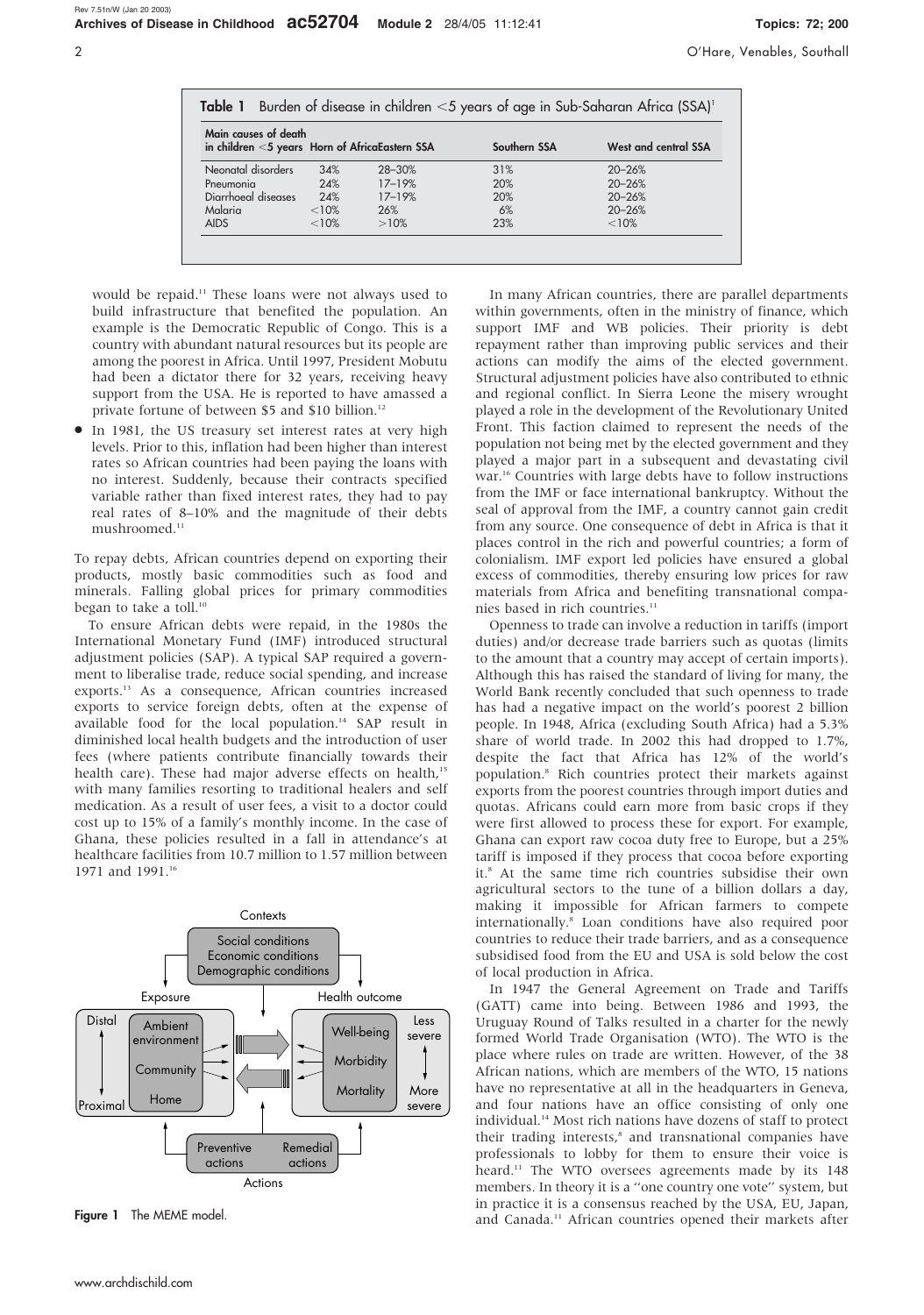|                                                     | Economic                                                     | Political                                                                                                                                                                                                                                                         | Social                                                                                                                             | Environmental                                                                                          |
|-----------------------------------------------------|--------------------------------------------------------------|-------------------------------------------------------------------------------------------------------------------------------------------------------------------------------------------------------------------------------------------------------------------|------------------------------------------------------------------------------------------------------------------------------------|--------------------------------------------------------------------------------------------------------|
| National or internationalDebt                       | Trade and investment<br>aid                                  | Conflict; inside and with neighbouring<br>countries<br>Quantity and quality of foreignPopulation movement—internally displacedPopulation growth<br>persons (IDPs) or refugees<br>Amount of corruption<br>Amount of GDP spent on health, education,<br>and defence | Free and widely available<br>education<br>Prevalence of HIV and access Infrastructure to deal with<br>to antiretroviral medication | The proportion of the<br>population with improved<br>quality water and sanitation<br>natural disasters |
| Domestic (in or around Sufficient food<br>the home) | Parents employed<br>Shelter<br>Free or affordable healthcare | Living in a refugee/IDP camp or in a<br>conflict/post-conflict situation                                                                                                                                                                                          | Free education<br>Number of children in the<br>family<br>Family affected by HIV                                                    | Access to improved quality<br>water and sanitation                                                     |

the Uruguay Agreement on Agriculture, while rich countries protected their agriculture by erecting barriers to food imports.<sup>13</sup> This agreement provided special treatment for rich countries. Developing countries accepted the Agreement on Agriculture because they believed they would benefit from subsidy reduction in OECD countries. Loopholes were found and as a result, OECD subsidies actually increased and dumping (the sale of products below the cost of production) has been legitimised rather than illegalised.19 EU subsidies have actually increased by 36% between 1992 and 1999.<sup>19</sup> This has resulted in many small farmers in Africa being squeezed off their land.<sup>19</sup>

The Trade Related Intellectual Property Rights (TRIPs) agreement, which aims to protect intellectual property, was also reached during the Uruguay Round of Talks. This set of rules was clearly tailored to protect pharmaceutical, software, and biotechnology companies based in rich countries. As an example they extended patent protection worldwide for 20 years, one consequence being that poor countries were unable to manufacture or purchase less expensive antiretroviral medication. Patents are also used to control agricultural products. If a plant is patented, the owner of the patent has exclusive rights over the plant and farmers could be forbidden the use of any seeds coming from that plant.<sup>13</sup>

The General Agreement on Trade and Services (GATS) was introduced at the Uruguay talks. Each country can decide which sector of their market on services (utilities) to open, but they are put under enormous pressure to open their markets. International trade in services is dominated by a few large transnational companies; it is impossible for developing countries to compete with them and the terms of sale are often unfavourable. For example, when a US company was awarded a contract for a power plant in Uganda, the contract required the government to buy all the power produced at a fixed price on foreign exchange markets.<sup>19</sup>

Foreign direct investment (FDI) in the least developed countries (LDC) should produce some capital for development. However, such investment has mostly concentrated in those countries producing oil. In 2002, 63% of all such investment went to five oil producing LDCs, including Angola, Chad, Sudan, and Equatorial Guinea.<sup>4</sup>

Africa receives \$14 billion in development assistance (aid) each year.<sup>20</sup> However, much of the money given by rich countries to poor countries is actually ''tied'' to the interests of rich government. This means that poor countries have to spend a portion of their aid buying goods and services from the donor country. One World Bank survey estimated that, not surprisingly, such ''tied'' aid was 20% less effective than untied aid.<sup>8</sup> In the UK, the overseas development assistance is 0.31% of gross national income (GNI),<sup>22</sup> while the UN target is 0.7%. Only five countries have reached the 0.7% target— Denmark, Luxembourg, the Netherlands, Norway, and



Figure 2 Child terminally ill with HIV/AIDS and severely depressed.

|               | <b>Body</b>                                                                                  | <b>Examples of advocacy</b>                                                                                                                                                                                                       |
|---------------|----------------------------------------------------------------------------------------------|-----------------------------------------------------------------------------------------------------------------------------------------------------------------------------------------------------------------------------------|
| National      | The UK government and UK media                                                               | Highlight examples of where debt and unfair trade practices are impacting on child health<br>in Africa. Highlight the importance of giving a minimum of 0.7% GNI as humanitarian aid<br>untied to conditions which benefit the UK |
| European      | Parts of the European Commission involved in<br>trade and agriculture and the European media | Make representation to the EU trade and agricultural commissioner about how unfair trade<br>is resulting in malnutrition and poor health for African children                                                                     |
| International | IMF, World Bank, WTO, G8, US government                                                      | Make representation to these bodies about unfair trade rules and structural adjustment<br>policies which have adversely impacted on child health                                                                                  |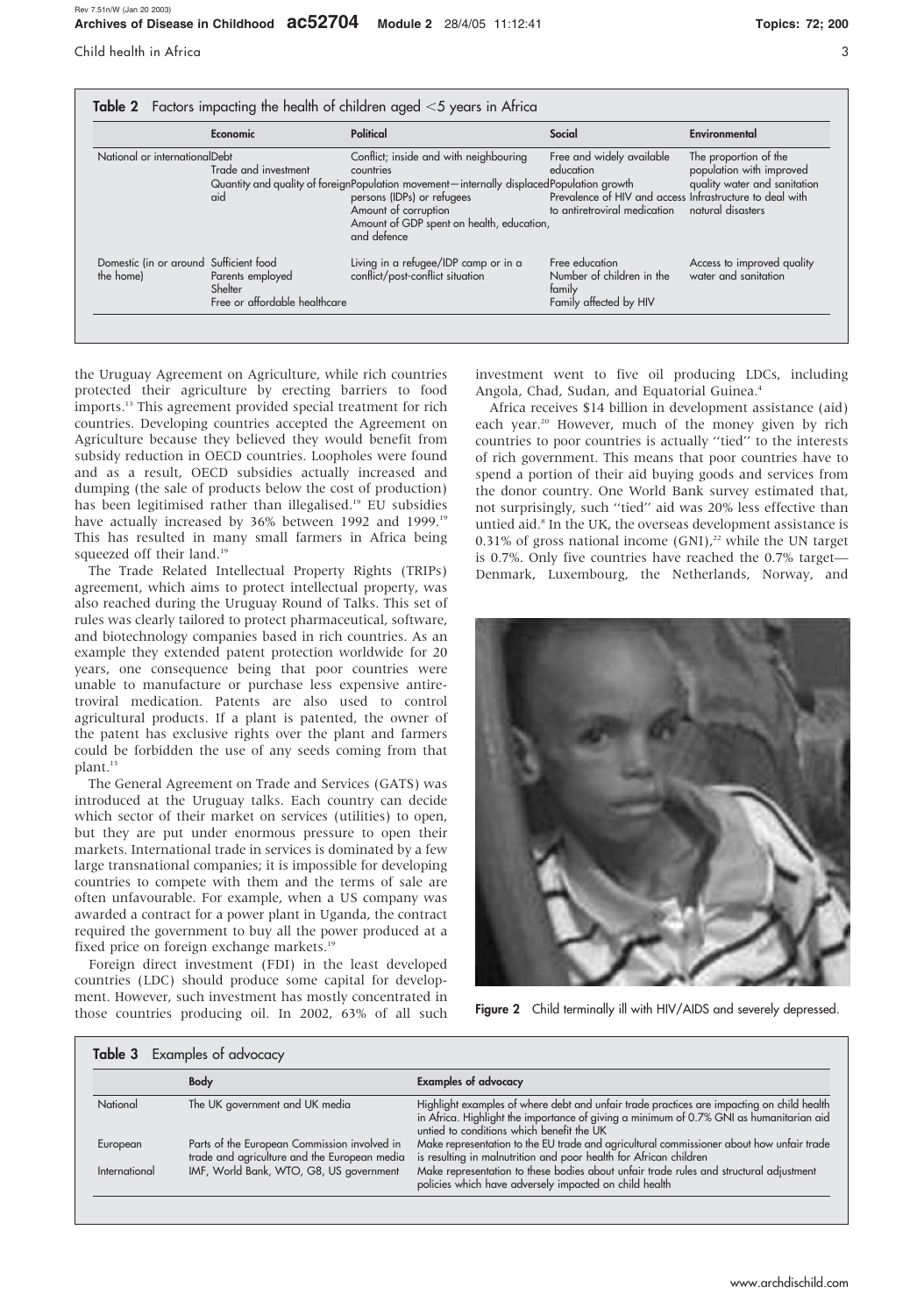Sweden.8 Repayments of debt drain public budgets and naturally results in aid being less effective than it might be.<sup>21</sup>

#### **Political**

Armed conflict is associated with poor child health; of the 20 countries with the worse under 5 mortality rates, only three of them were not involved in conflict between 1990 and 2000.23 Two million children were killed in armed conflict between 1986 and 1996, $24$  and 85% of conflicts since World War II have been in poor countries. War disrupts food production, and in some countries up to 35% of arable land cannot be used because of land mines and unexploded ordnance.13 During the 1970s when foreign debt was accumulating, developing countries would have borrowed 20% less each year had they made no foreign arms purchase. Some country's resources have been used on military spending to keep dictators in power. The main suppliers of arms are the permanent members of the UN Security Council, and the vast majority of sales in major conventional weapons go to developing countries.23

Conflict results in displaced populations. In Africa at the end of 2003, there were 4.3 million refugees, asylum seekers, and internally displaced persons.<sup>25</sup> Child mortality in displaced communities is 60% higher than among non-displaced children in the same country.<sup>23</sup>

There is a need for national responsibility when it comes to the provision of health care. Democracy encourages governments to act on matters of public concern,<sup>13</sup> and generally to improve child health there must be investment in promoting democracies.26 In 1973, when debt was accumulating there were only three elected Heads of State in Africa. However, some responsibility for this debt must lie with the creditors, particularly the World Bank for its failed development projects.10 The World Bank ranks governments according to certain indicators such as accountability, stability, absence of violence, effectiveness, and control of corruption.<sup>27</sup> IMF dictated adjustments, however, have resulted in a long list of conditions that can restrict the development of responsible governments,<sup>28</sup> for example since the GATS agreement countries have been forced to liberalise trade under structural adjustment policies.<sup>19</sup>

Governments chose what proportion of their central funds are spent on health, education, and defence. For example, between 1992 and 2000, Angola spent 6% on health, 15% on education, and 34% on defence, while Benin spent 6% on health, 31% on education, and 17% on defence.<sup>9</sup> Any pressures from outside Africa, such as the advertising and promotion of weapons and the catalysis of conflict, that increase the proportion of spending on defence, harm children.

#### Social

The Millennium Development Goals were set up in 2000 with the aim of ensuring that by 2015 all children will be able to complete primary education, avoidable infant deaths would



Figure 3 A young boy with HIV and molluscum contagiosum. He has lost the sight in one eye and will soon lose the sight in his second eye. With antiretrovirals these would clear up.

be prevented, and poverty would be halved. This is likely to be achieved in only a very small proportion of African countries, and there is little progress in the remainder.<sup>4</sup> Two thirds of the poorest countries which are unlikely to meet these goals are in Sub-Saharan Africa.<sup>8</sup>

The fertility rate is high in Africa, averaging 5–6 children per woman, and contraceptive prevalence is 22%.<sup>9</sup> The annual population growth rate is  $2-4\%$ , with  $>60\%$  of the population  $<$ 25 years of age.<sup>29</sup> Uneducated women have more children than educated, and so perpetuate this inequality cycle.<sup>11</sup>

HIV accounts for  $\leq$ 3% of the deaths in children less than 5 years, but its impact on families and therefore on the fabric of African society has been, and is, devastating. Average life expectancy in Africa is now 47 years when it would have been 62 years without AIDS. AIDS has stripped away a generation of parents, teachers, and healthcare workers, leaving grandparents and children behind. The economic growth in Africa has also fallen as a result of AIDS. In Burkina Faso, farmers' income fell by 25–50% in 1997 as a result of AIDS. By 2020, the workforce in some African countries will be reduced by up to  $30\%$ . 30

AIDS has put great pressure on hospital beds, staffing, and healthcare budgets. The beds needed for AIDS patients in Swaziland and Namibia could exceed the total available this year, while in Malawi and Zambia there has been a 600% increase in illness and death in health workers.<sup>31</sup> Of the 25 million people who are HIV positive in Africa,<sup>9</sup> only 450 000 currently receive antiretroviral drugs.<sup>8</sup> HIV related illnesses have magnified the negative effects of cost sharing introduced as part of structural adjustment policies. UNICEF has warned that there will be 50 million orphaned children in Sub-Saharan Africa by the end of this decade, and in 12 countries 25–50% of all children will be orphans. Currently an orphan is 20% less likely to go to school than a peer who is not an orphan <sup>9</sup> . The orphan crisis will stretch even the strongest extended family culture and could destabilise the continent.<sup>2</sup>

#### Environmental

Fifty seven per cent of the total population in SSA use improved drinking water sources and 36% have adequate sanitation.<sup>9</sup>

Poverty and poor infrastructure exacerbate the effects of natural disasters; 98% of the victims of natural disasters are from LDC.<sup>32</sup> After natural disaster, donors and governments may reallocate resources to support emergency efforts, thereby reducing the support available for sustainable development.<sup>31</sup>



Figure 4 A refugee camp in Africa. Open sewage runs between the houses. When it rains this floods into the houses. Cholera is endemic in this camp.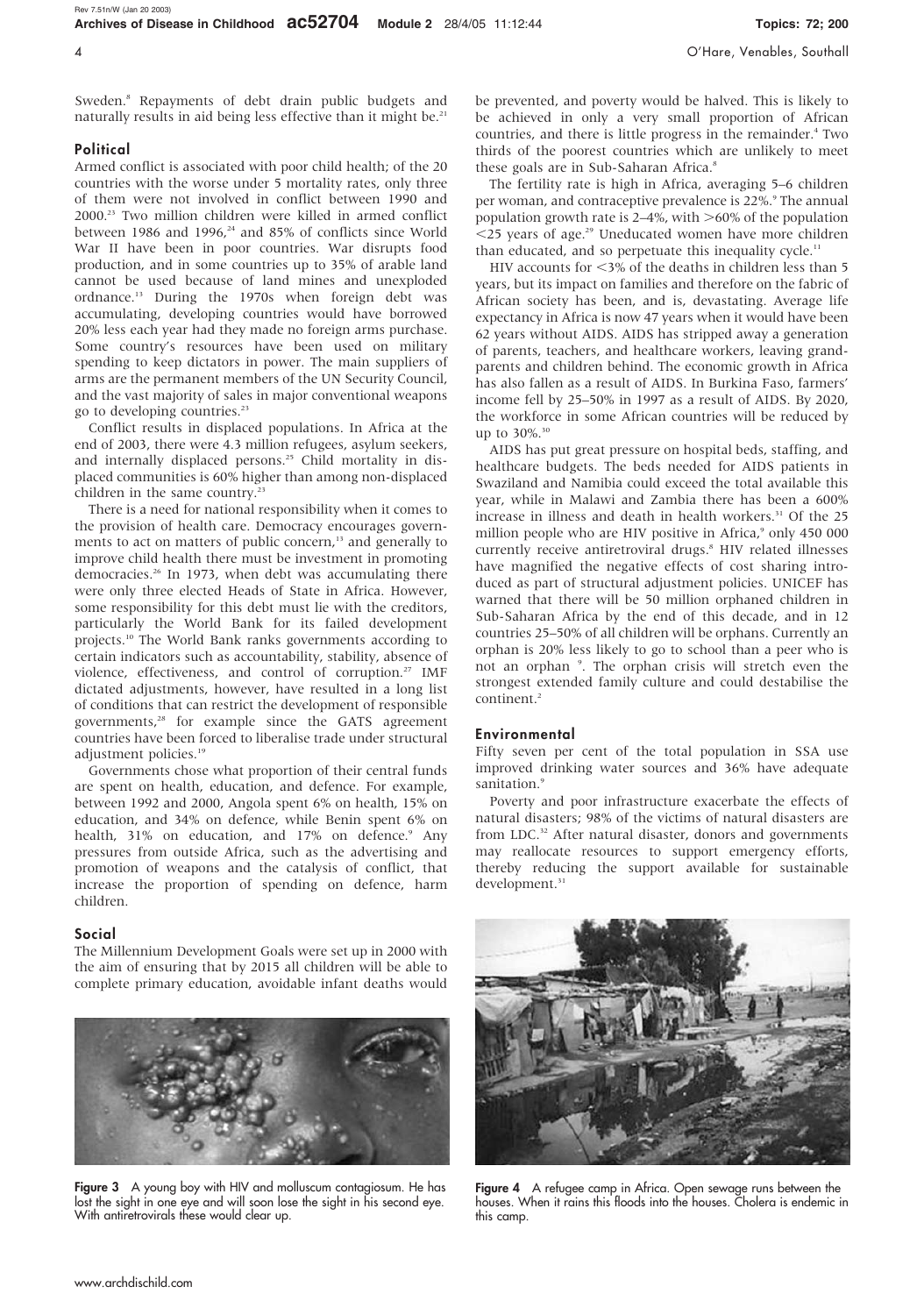#### POSITIVE FACTORS AFFECTING THE PROVISION OF HEALTH CARE FOR AFRICAN CHILDREN AT THE NATIONAL OR INTERNATIONAL LEVEL Economic

In 1996, to combat the negative effects of debt on health care and education, the World Bank and IMF launched a scheme called the Heavily Indebted Poor Countries (HIPC) Initiative.33 When the G7 countries met in 1999 they agreed to cancel \$100 billion of \$370 billion owed by the 42 poorest countries, a concession tied to the HIPC initiative. So far, 23 African countries have qualified for some relief and paid almost \$1 billion less on debt in 2002 than they did in 1998.<sup>8</sup> For example in Mauritania, debt service as percentage government revenue fell from 30% in 1999 to 20% in 2002.4 Debt relief can make a dramatic difference. For example, in Benin, spending on health has risen by 50%, and school fees for children in rural areas have been eliminated.<sup>8</sup>

The British presidency of the G8 (the eight most powerful countries in the world, namely UK, USA, Japan, Italy, Germany, France, Canada, and Russia) began on1 January 2005, with the focus of the presidency being on Africa<sup>17</sup>  $34$  and concentrating on debt relief, aid, and trade. The visit of the British Chancellor of the Exchequer to Africa in early 2005 and the Commission for Africa further demonstrates this commitment.

The British presidency of the EU falls during the latter half of 2005. The EU made an offer in August 2004 to phase out agricultural export subsidies if USA and Japan agree to do the same. The EU trade commissioner writes that it is unacceptable practice to offload surplus food from rich countries onto poor countries. He supports a preferential treatment for poor countries at the next round of WTO talks in December 2005,17 18 as does the UN Conference on Trade and Development (UNCTAD). In addition, the G20, a powerful group of developing nations, are becoming more vocal in their opposition to the subsidies paid by wealthy nations to their own farmers. The WB has estimated that eliminating all barriers to trade in goods would generate an extra \$250–620 billion in global income, which would lift 300 million people out of poverty by 2015. Trade between LDC has also increased: imports from 15% to 56%, and exports from 15% to 34% during the  $1990s.<sup>4</sup>$ 

The Trade Justice Movement is an important organisation campaigning for a change to the rules and institutions that govern international trade. There are 50 member organisations with 9 million members.<sup>35</sup> Eighteen "Fair Trade" labelling organisations also run an international standard setting and monitoring body. Registered producers receive a minimum price for their products and receive an extra premium that is invested in the local community. There are 360 registered producer groups in 40 countries, selling to importers in 18 countries. Sales in these 18 rich countries are growing at 20% per year. The value of Fair Trade products in the UK has increased from £16.7 million in 1998 to £92.3 million in 2003.<sup>36</sup>

A Global Fund to fight HIV, tuberculosis, and malaria was set up in January 2002. The purpose is to generate and distribute funds to reduce the impact of these infections. It is a partnership between governments, charities, and the business sector. \$10 billion is needed annually to stem the AIDS epidemic. So far \$250 million has been disbursed; 60% to Africa.<sup>37</sup> The UK has committed \$280 million to this fund.<sup>38</sup> The UK's Overseas Development Administration was set up in 1962 and became the Department For International Development (DFID) in 1997. Their 2003 budget was £3644 million; £621 million of which was spent on reducing poverty in Africa. By 2005–06, 90% of UK's aid will be spent in the least developed countries<sup>39</sup> The Organisation for Economic Co-operation and Development (OECD) has recommended

that aid is untied from debt repayment and the UK and Ireland have already done so.

## **Political**

The long term conflicts in Sierra Leone and Angola have ended and, notwithstanding the devastating ongoing wars in the Democratic Republic of Congo and Sudan, there are presently fewer armed conflicts in Africa than at any time in the past decade.<sup>40</sup> The African Union is becoming increasingly active in peacekeeping activities on their continent, and the New Partnership for Africa's Development (NEPAD) represents a long term agenda for Africa. Over time it seeks to change the terms of engagement between Africa and the international community. Its work aims to eradicate poverty, and place African countries, both individually and collectively, on a path of sustainable growth and development.<sup>41</sup> In 2000, there were 32 elected heads of state in SSA, there having been only three in 1973. At the Organisation of African Unity Summit in 2000, heads of state agreed to spend 15% of their government's annual budget on the health sector. This currently varies from 17% in Zimbabwe to 2% in Guinea-Bissau.

### Social

Uganda and Malawi have achieved universal primary school education. Rwanda, Togo, and Benin should have achieved this by 2015.4 Data from countries who have reached completion of the HIPC initiative indicate that primary school education does increase after debt relief.<sup>8</sup> Success stories in the provision of infant and child health care are usually associated with strategies to provide family planning.26

Uganda has proven that AIDS can be subdued. HIV prevalence among pregnant women in Kampala has fallen from 30% in 1992 to 11% in 2000.<sup>31</sup> Nevirapine reduces the mother to child transmission by 50% in breast feeding populations.42 Manufacturers of Nevirapine and of a rapid HIV test have agreed to provide eligible organisations with free products.<sup>43</sup> The "3 by 5 Global Initiative" from WHO and UNAIDS aims to provide 3 million people with antiretroviral medication by 2005. However, there is concern that this initiative might over-ride the management of non-HIV related healthcare problems in Africa. The UN and five pharmaceutical companies initiated an accelerated access of the population to antiretroviral medication by financing partnership between companies and governments. This has resulted in a preferential pricing of antiretroviral drugs for the 18 LDCs that have reached agreement. The use of nonpatented medication, from India and Brazil, has resulted in a further reduction in prices of antiretroviral medication. The TRIPs agreement had originally ruled that it was prohibited for pharmaceutical companies to copy drug manufacture,<sup>44</sup> making it difficult to buy non-patented, less expensive medication. In 2001, an exemption clause to TRIPs was secured, the Doha Declaration, which allows LDC to buy lower cost, non-patented drugs in a health crisis, such as HIV.

The emergence of home based care for affected families with AIDS has been valuable,<sup>45</sup> and the caring for orphans by extended families has revealed the great humanity and integrity of African families.

#### Environmental

Between 1990 and 2000, 5% more people in Africa had access to safe drinking water.<sup>46</sup> The annual cost of improving water and sanitation on a per person basis in Africa depends on the intervention. The initial cost of a stand-post is \$31 with \$2.40 annual service costs (US\$2000 rates), while it is \$39 and \$5 per annum for a pit latrine.47 The benefits of improving water and sanitation include improved health care, reduced cost of treating diseases, a saving in water collection time, and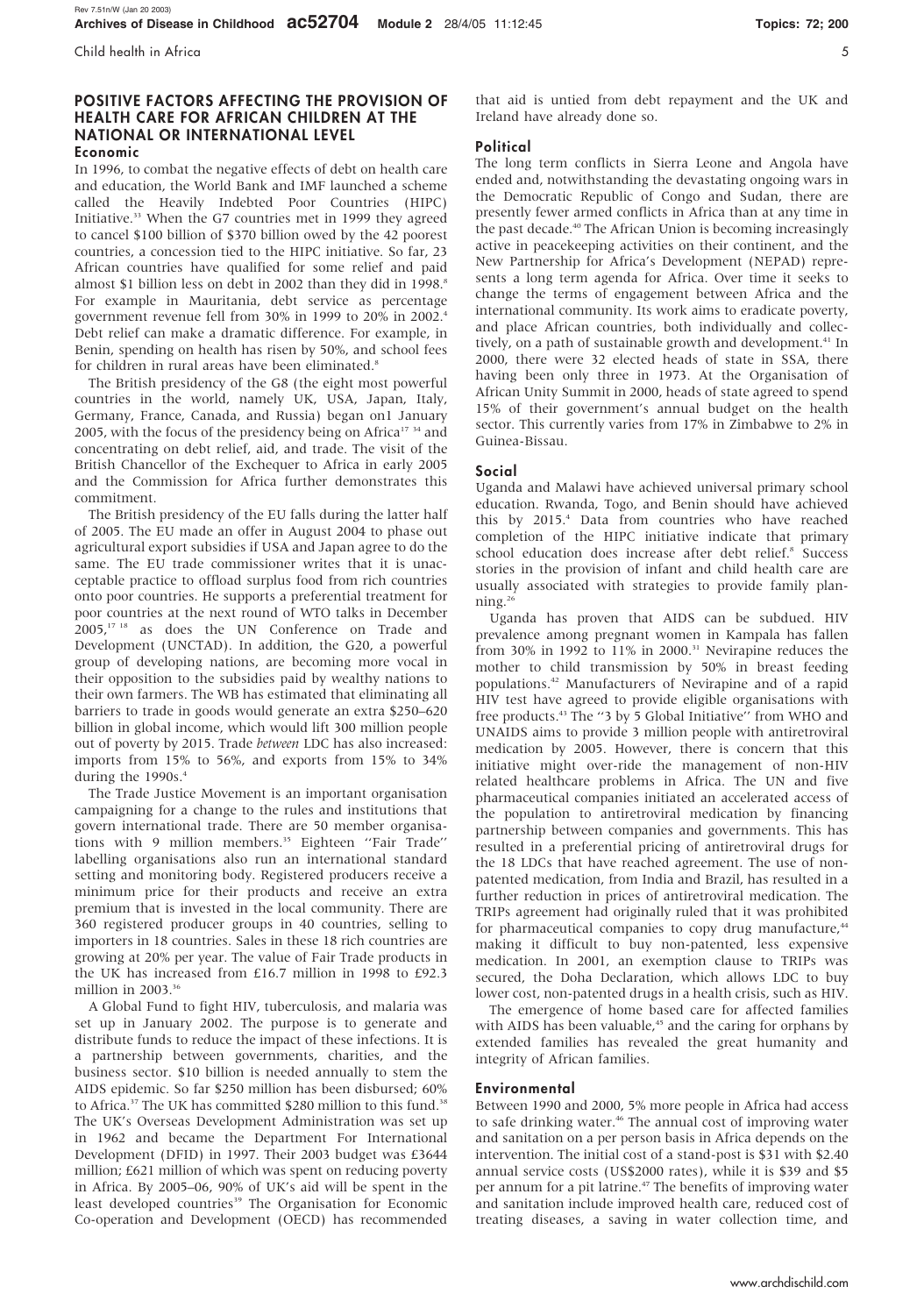thereby increased productivity of work. A cost benefit analysis has shown that the provision of improved quality water and sanitation is 10 times more cost effective than its basic outlay cost.<sup>47</sup>

### EXAMPLE OF A PROGRAMME THAT IS BEING EFFECTIVE AT BOTH THE COMMUNITY AND NATIONAL LEVEL; THE INTEGRATED MANAGEMENT OF CHILDHOOD ILLNESS

Integrated management of childhood illness (IMCI) was developed in 1992 by the Child and Adolescent Health department (CAH) of the World Health Organisation (WHO). Healthcare workers at the primary level healthcare facility are taught the early signs, symptoms, and management of the most common childhood illnesses. IMCI has been introduced and is in the early implementation stage or being expanded in most African countries. A multi-country evaluation of IMCI reported improved performance, with some exceptions. For example, there was no difference between IMCI and non-IMCI facilities in the number of children who were leaving health facilities with all required vaccines. Some of the explanation for sub-optimal performance has been the insufficient efforts devoted to implementation, particularly the training of staff.<sup>48</sup> IMCI screening usually results in 20% of patients requiring referral to hospital for the treatment of serious illnesses. Problems with regard to a lack of integration between primary and secondary healthcare and poorly resourced and staffed hospitals have lead to very low uptake rates following referral.<sup>49</sup> The presence of user fees has also acted as a disincentive to the uptake of hospital care.<sup>49</sup>

#### WHAT CAN PAEDIATRICIANS FROM RICH COUNTRIES DO TO HELP AFRICAN CHILDREN NOW?

The Royal College of Paediatrics and Child Health (RCPCH) in the UK, to which around 7000 paediatricians subscribe, has stated that ''we have a responsibility to make a positive contribution to the global situation concerning children''. A survey has shown that around 10% of College members have worked overseas, and College members voted almost unanimous for an additional levy of 2% to be added onto the membership subscriptions to fund overseas development.

In response to a request from the International Child Health Group, a body affiliated to the RCPCH, this journal recently agreed to carry a regular section devoted to international child health issues.<sup>50</sup> The College contributes to education and training by providing fellowships enabling paediatricians to visit the UK. A link between the College and Voluntary Services Overseas allows UK paediatricians to undertake part of their specialist paediatric training in poorly resourced countries. The College has links with many overseas paediatric institutions, such as the International Pediatric Association, and plans to develop distance learning programmes.<sup>51</sup> The international paediatric training scheme has 200 doctors in UK training posts approved by the College. On the negative side, the European Working Time Directive in the UK has left the NHS with insufficient doctors and nurses. Most African countries are critically short of doctors; Mozambique has 500 doctors for a population of 18 million.<sup>52</sup> Our reliance on overseas trained staff comes at the expense of people in the country that trained them, and is scandalous according to the chairman of the BMA.<sup>52</sup>

Research carried out by the Institute of Child Health and the schools of Tropical Medicine in Liverpool and London has made major contributions to the body of knowledge about international child health. Working overseas has allowed many to build relationships with colleagues struggling in poor countries and provide them with ongoing support.

There has been an exponential growth in the number and quality of websites relevant to child health. Published articles pertaining to healthcare in LDC should be available free and the British Medical Journal has already taken this step. The majority of health research is conducted in rich countries and is about diseases relevant to their populations. Minimal funding is available for research on the illnesses affecting children in Africa.<sup>53</sup>

# ADVOCACY

Perhaps the most effective way for paediatricians to contribute is through advocacy. In terms of African children, the aim of advocacy is to highlight and to call for resolution of the injustices that are responsible for the massive inequalities in the health of children in Africa compared with children in rich countries such as the UK. We can collectively or individually advocate at a national, European, and international level.

2005 is a year when the UK government will be in a position to make real changes in terms of the cancellation of debt and unfair trade practices. As a body, UK paediatricians, on behalf of so many children living in poverty in Africa, could add considerable weight to the arguments for change as outlined in this article.

#### Authors' affiliations .....................

B O'Hare, Department of Paediatrics, University of Wales, Cardiff and Country Director, Child Advocacy International

J Venables, Royal Gwent Hospital, Newport, Wales, UK

D Southall, University Hospital of North Staffordshire, Professor of Paediatrics at Keele University, and Honorary Medical Director of Child Advocacy International

Competing interests: all authors do or have contributed to the work carried out by the charity Child Advocacy International

#### **REFERENCES**

- 1 Black RE, Morris SS, Bryce J. Where and why are 10 million children dying every year? Lancet 2003;361:2226–34.
- UNICEF. State of the worlds children 2004. Ahmad OB, Lopez AD, Inoue M. The decline in child mortality: a reappraisal. Bull World Health Organ 2000;78:1175–91.
- 4 UNCTAD (United Nations Conference on Trade and Development). The least developed countries report 2004: linking international trade with development 2004.
- 5 Ezzati M, Lopez AD, Rodgers A, et al. Selected major risk factors and global and regional burden of disease. Lancet 2002;360:1347–60.
- 6 WHO. Child health epidemiology. Child and adolescent health and development 2003.
- 7 David Briggs, on behalf of the WHO. Making a difference: indicators to improve children's environmental health 2003.
- 8 DATA. Debt, AIDS, Trade, Africa 2004.
- 9 UNICEF. UNICEF—monitoring and statistics—customised statistical tables 2005.
- 10 Africa Action. Africa's Debt-Africa Action position paper by Ann-Louise Colgan, Research Associate, Africa Action 2001.
- 11 George S. Another world is possible if, Verso, 2004.
- 12 Mwakikagile G. Africa is in a mess; what went wrong and what should be done, Fultus Corporation, 2004.
- 13 Madeley J. Hungary for trade, Zed Books, 2000.
- 14 George S. A fate worse than debt, Pelican, 1988.
- 15 Costello A, White H. Reducing global inequalities in child health. Arch Dis Child 2001;84:98–102.
- 16 Mohan G. Structural adjustments; theory, practise and impacts, Routledge, 2004.
- 17 G8. Gleneagles 2005 2005.
- 18 Mendelson P. Rich nations must do more to help the poor. The Independent 27 Dec, 2004.
- 19 Fatoumata Jawara AK. Behind the scenes at the WTO, Zed Books, 2003.
- 20 The World Bank group. Global Development Finance 2003: striving for stability in development finance 2004. 21 The Debt Channel 2004.
- 22 DFID. Statistics on international development 2004.
- 
- 23 Southall DP OB. Empty arms: the effect of the arms trade on mothers and children. BMJ 2002;325:1457–61. 24 Machel G. Impact of armed conflict on children, Report of Graça Machel
- pert of the secretary general., 1996.
- 25 UNHCR. UNHCR: the UN Refugee Agency 2005.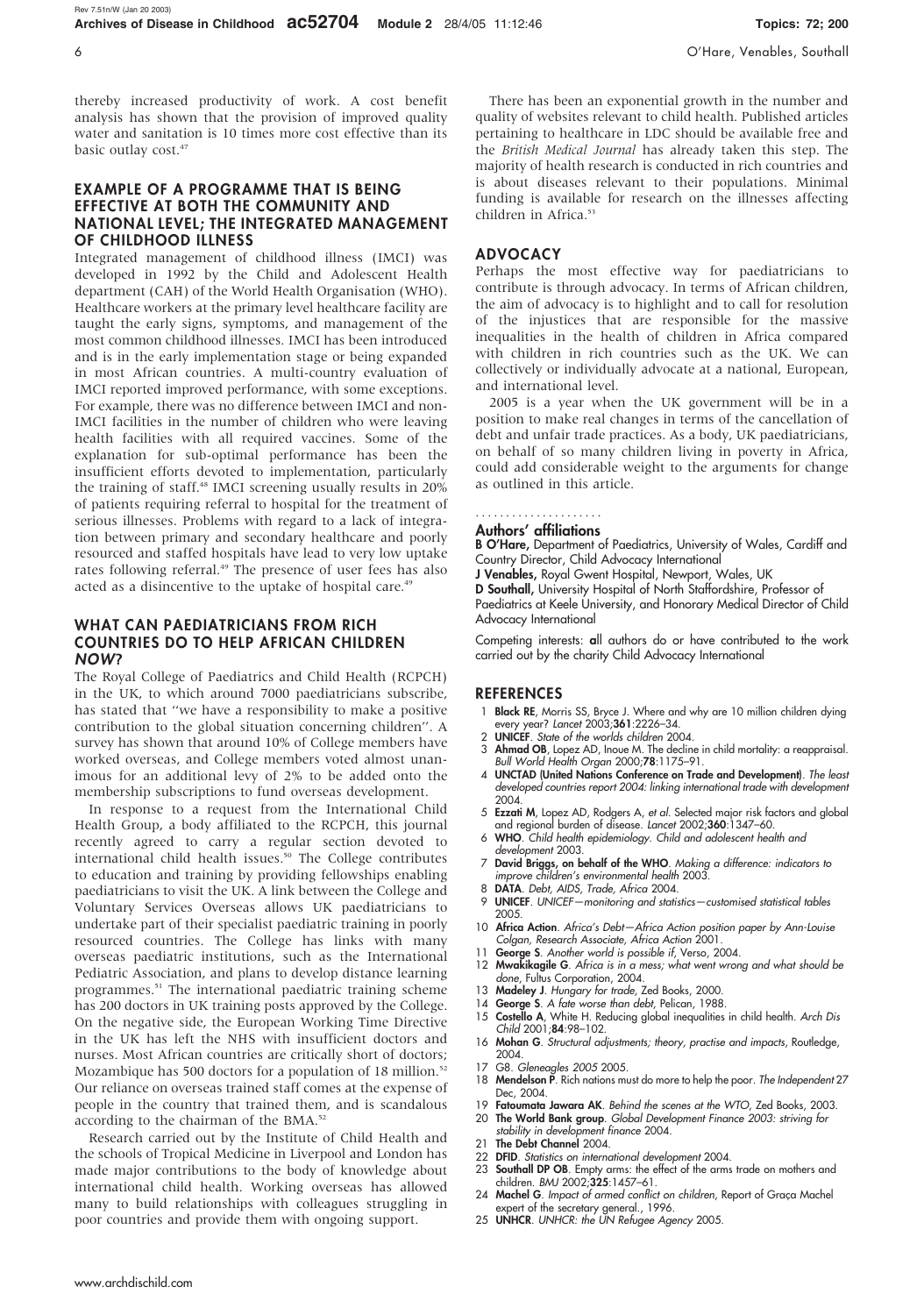Child health in Africa 7

- 26 Bhutta ZA. Beyond Bellagio: addressing the challenge of sustainable child health in developing countries. Arch Dis Child 2004;89:483–7.
- World Bank. World Bank Governance data 2005.
- 28 Meltzier AH. International Financial Institution Advisory Commission 2000.<br>29 UNCTAD. United Nations Conference on Trade and Development The Lea UNCTAD, United Nations Conference on Trade and Development. The Least
- Developed Countries Report 2004: Linking International Trade with Development 2004.
- 30 New Economics Forum. Real world economic outlook, Palgrave, 2003.<br>31 UNAIDS. Report on the global HIV/AIDS epidemic 2002.
- 31 UNAIDS. Report on the global HIV/AIDS epidemic 2002.<br>32 International Federation of Red Cross and Red Crescent
- International Federation of Red Cross and Red Crescent Societies. World Disaster Report; Focus on Recovery 2001.
- 33 The World Bank group. Debt initiative for heavily indebted poor countries 2004.
- 34 HM Treasury. UKG72005 2005. 35 TJM. Trade Justice Movement 2004.
- 
- 36 Fairtrade Foundation. Fairtrade 2004.<br>37 The Global Fund. The Global Fund to The Global Fund. The Global Fund to Fight AIDS, Tuberculosis & Malaria 2004.
- 
- 38 **HM Treasury**. International Development newsletter 2003.<br>39 **HM Treasury**. Growth for all towards a stable and fairer world The UK and the IMF 2003 2004.
- 40 Press Briefing for Commission for Africa; Bob Geldof and Hilary Benn 2004.
- 41 The New Partnership for African Development, NEPAD 2005.
- 42 Guay LA, Musoke P, Fleming T, et al. Intrapartum and neonatal single-dose nevirapine compared with zidovudine for prevention of mother-to-child transmission of HIV-1 in Kampala, Uganda: HIVNET 012 randomised trial. Lancet 1998;354:795–802.
- 43 Abbott/Boehringer Ingelheim. Abbott Laboratories and Boehringer Ingelheim donate test kit and AIDS drug to help prevent mother-to-child transmission of HIV 2004.
- 44 Stiglitz J. Globalisation and its discontents, Penguin Politics, 2002.
- 45 O'Hare BAM, Venables J, Nalubeg J, et al. Caring for African orphans, AIDS Care, 2004.
- 46 UNICEF Statistics. Water 2001.
- 47 **Hutton G**, Haller L, WHO. Evaluation of the costs and Benefits of water and<br>sanitation improvements at the global level 2004.<br>48 **Bryce J**, el Arifeen S, Pariyo G, et al. Reducing child mortality: can public
- health deliver? Lancet 2003;362:159–64.
- 49 **Hafeez A**, Riaz R, Shah SU, *et al.* Integrating health care for mothers and<br>children in refugee camps and at district level. BMJ 2004;**328**:834–6.<br>50 **Sullivan PB**. Global child health. A*rch Dis Child* 2004;**89**:397.
- 51 RCPCH (The Royal College of Paediatrics and Child Health). International
- Section. 2004. 52 James J. One disaster we can help to avert. Hospital Doctor 2005.
- 53 Donna Staton MHLB. International child health and the internet. Ambulatory Child Health 2001;7:127.